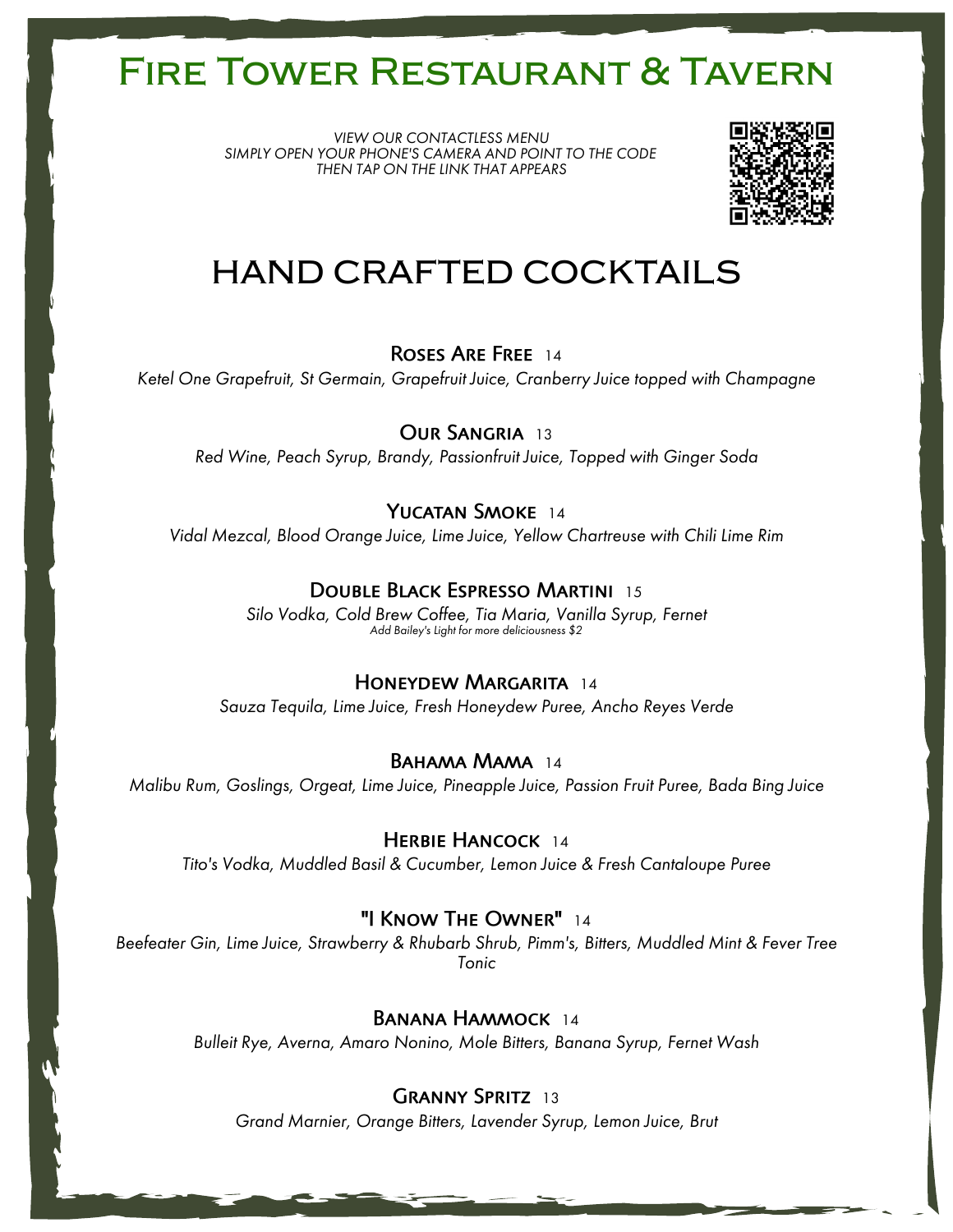### **VERMONT CRAFT DRAFT**

FIDDLEHEAD IPA 8 *Burlington* HARPOON UFO WHITE 8 *Windsor* Von Trapp Lager 8 *Stowe*

SWITCHBACK 8 *Burlington*

ROTATING VERMONT SEASONAL CRAFT

*Ask your server for today's selection*

### CANS

LAWSON'S SIP OF SUNSHINE IPA 10 SILO CIDER 8 The Alchemist Brewery - Heady Topper

10 The Alchemist Brewery - Focal Banger

 $1<sub>0</sub>$ 

Rotating Vermont Seasonal Can *Ask your server for today's selection*

### **BEER & SPIKED SELTZER**

CORONA 6 PABST BLUE RIBBON 160Z 5 BUDWEISER 6 **BUD LIGHT 6** COORS LIGHT 6 White Claw Mango Spiked SELTZER 6 STELLA ARTROIS 6 BECK'S NON ALCOHOLIC 5 GUINNESS 8

### **Mocktails & Vermont Natural Soda**

VERMONT MOCKTAIL 6 *Peach Hibiscus Lemonade topped with Soda*

ALL NATURAL DRINKS 6

*Rugged Mountain Root Beer, Mango Moonshine, Maple Seltzer, Kick'n Cow Cola*

Goslings Ginger Beer 6

*All Cocktails, Beer & Wine are available to go to enjoy next to our fire tables on our patio.*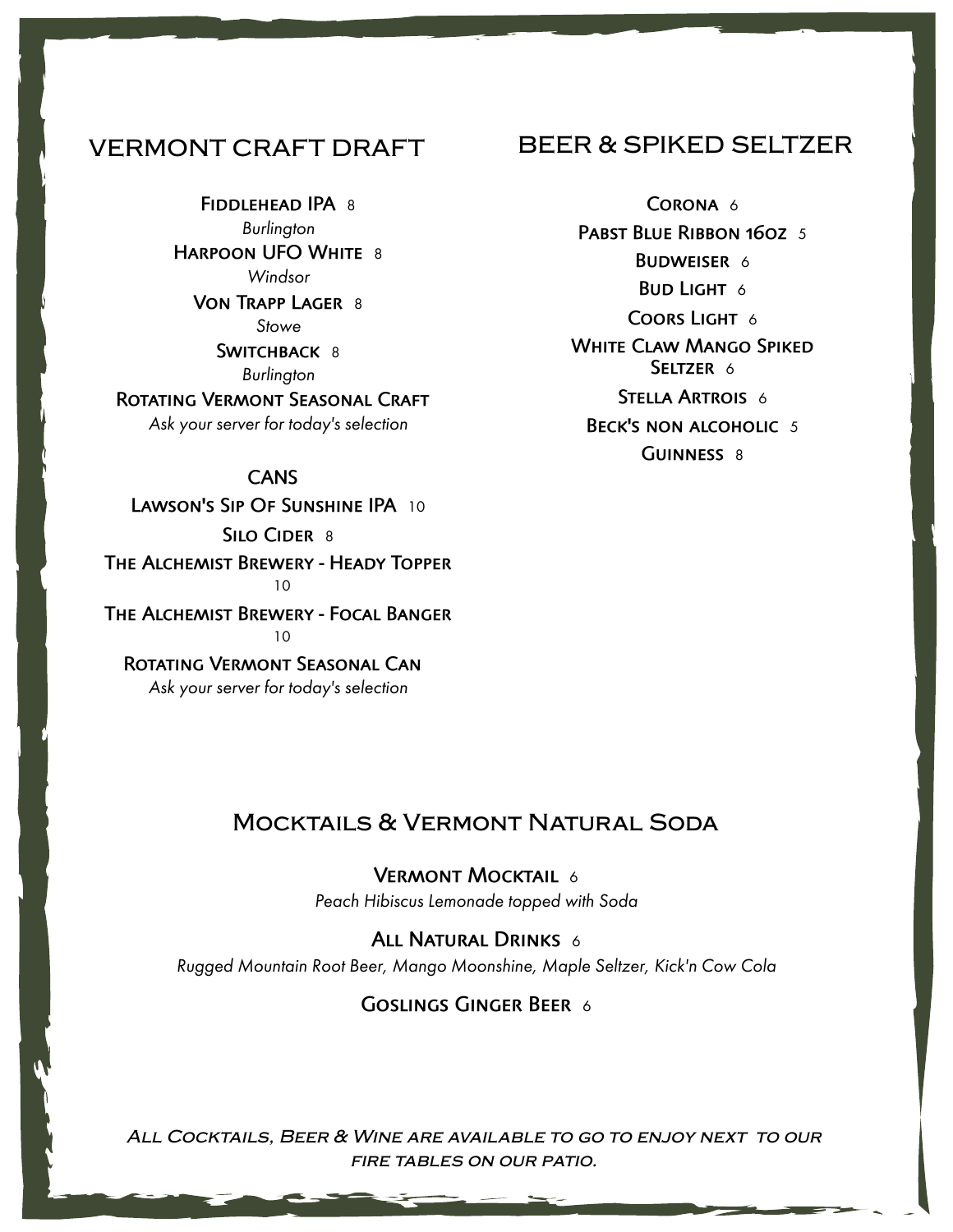## **WHITES | SPARKLING | ROSE**

|                                                                       | <b>GLASS</b>   | BTL |
|-----------------------------------------------------------------------|----------------|-----|
| MIONETTO, PROSECCO 187ML   Italy                                      | 14             |     |
| MOËT & CHANDON, CHAMPAGNE BRUT IMPÉRIAL 187ML   Champagne, France     | 18             |     |
| ZONIN SPARKLING ROSE 187ML   Italy                                    | 14             |     |
| DANIEL PARDIAC BLANC DE BLANC CHAMPAGNE   France                      | 13             | 50  |
| GOSSET, CHAMPAGNE BRUT GRANDE RESERVE   Champagne, France             | $\blacksquare$ | 78  |
| MARTIN CODAX, ALBARINO   Rias Baixas, Spain                           | 13             | 50  |
| JOSH CELLARS, ROSÉ   California                                       | 13             | 50  |
| LA PETITE PERRIÈRE, SAUVIGNON BLANC   Loire Valley, France            | 13             | 50  |
| FERRARI CARANO, CHARDONNAY   Sonoma Coast, California                 | 15             | 58  |
| CHALK HILL WINERY, SAUVIGNON BLANC   Healdsburg, California           | 15             | 58  |
| PARDUCCI, CHARDONNAY   Mendocino County, California                   | 12             | 46  |
| MASI MASIANCO, PINOT GRIGIO   Vento, Italy                            |                | 50  |
| SONOMA - CUTRER, CHARDONNAY Russian River Ranches, Sonoma, California | 15             | 58  |
| KUNG FU GIRL, RIESLING   Ancient Lakes AVA, Washington State          | 13             | 50  |
| ZUM MARTIN SEPP, GRÜNER VELTLINER   Niederösterreich, Austria         |                | 45  |
| CAYMUS, CONUNDRUM, WHITE BLEND   Napa Valley, California              |                | 48  |
| GEORGES MILLÉRIOUX, SANCERRE   Loire Valley, France                   |                | 56  |
| CHATEAU MONTELENA, CHARDONNAY   Napa Valley, California               |                | 70  |
| J.J. VINCENT, POUILLY-FUISSE   Burgundy, France                       |                | 56  |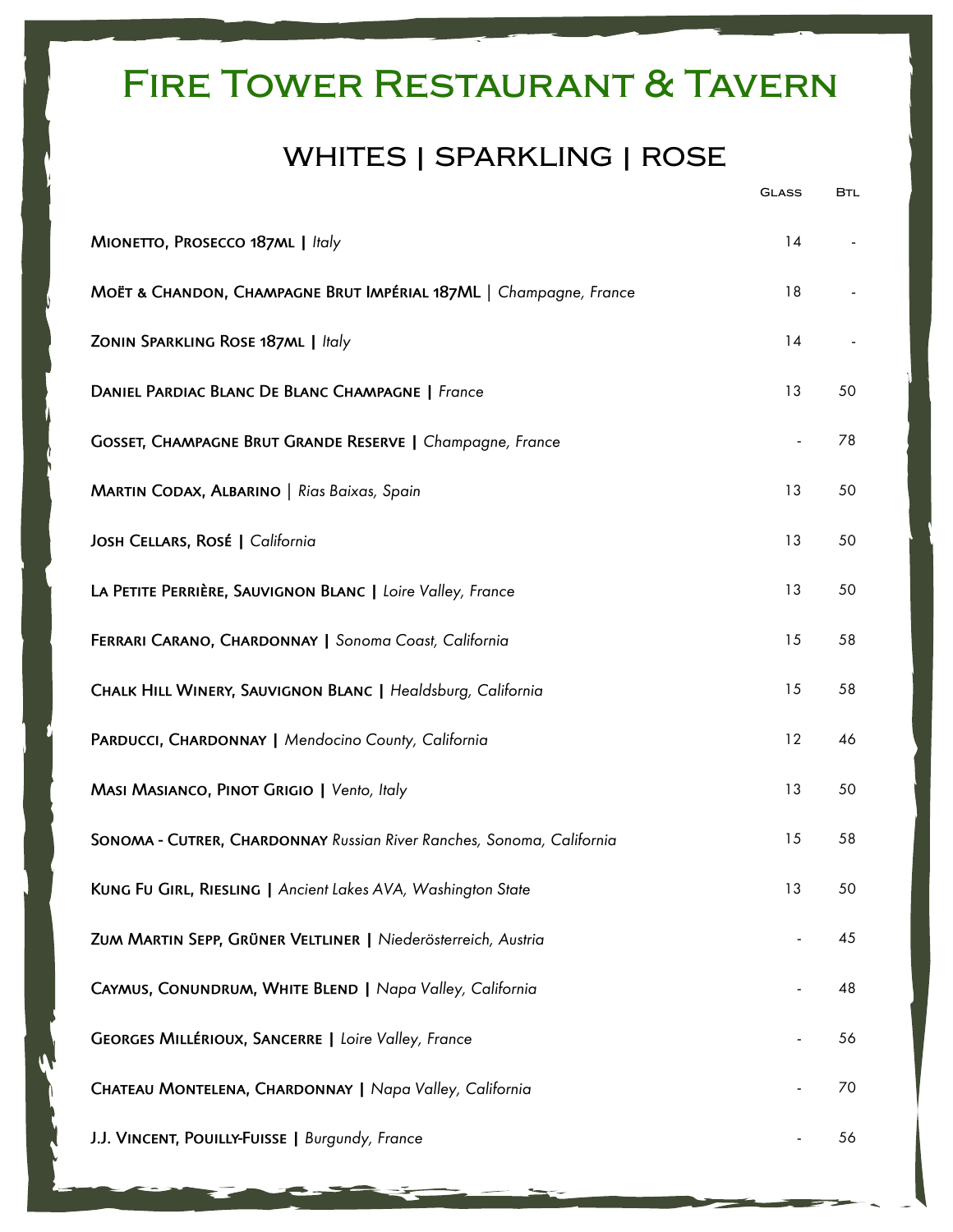| <b>REDS</b>                                                                 | <b>GLASS</b> | <b>BTL</b> |
|-----------------------------------------------------------------------------|--------------|------------|
| HIDDEN CRUSH, CABERNET   Central Coast, California                          | 12           | 46         |
| ALEXANDER VALLEY VINEYARDS, CABERNET   Alexander Valley, California         | 15           | 58         |
| CAVE DU CHATEAU DES LOGES, BEAUJOLAIS   Burgundy, France                    | 13           | 50         |
| HOLLORAN VINEYARDS, STAFFORD HILL PINOT NOIR   Willamette Valley, Oregon    | 15           | 58         |
| BLACKCABRA, MALBEC   Mendoza, Argentina                                     | 13           | 50         |
| 30 DEGREES, PINOT NOIR   Santa Barbara County, California                   | 13           | 50         |
| DOMAINE DU PERE CABOCHE, COTES DU RHONE   Rhone, France                     | 13           | 50         |
| <b>MARQUES DE CACERES RESERVA   Rioja, Spain</b>                            | 13           | 50         |
| CA' MOMI HEARTCRAFT, MERLOT   Napa Valley, California                       | 13           | 50         |
| TOMAIOLO, CHIANTI CLASSICO RISERVA   Tuscany, Italy                         |              | 50         |
| JORDAN WINERY, CABERNET 2016   Alexander Valley - Sonoma County, California |              | 90         |
| RENWOOD OLD VINE, ZINFANDEL   Amador County, California                     |              | 52         |
| DOMAINE DU VIEUX LAZARET, CHATEANEUF-DU-PAPE   Rhone Valley, France         |              | 75         |
| MASSOLINO BAROLO DOCG   Piedmont, Italy                                     |              | 67         |
| CAKEBREAD CELLARS, CABERNET SAUVIGNON 2018   Napa Valley, California        |              | 107        |
| PENNER ASH, PINOT NOIR   Willamette Valley, Oregon                          |              | 65         |
| TREFETHEN VINEYARDS, BORDEAUX BLEND   Napa Valley - Oak Knoll, California   |              | 68         |
| COL D'ORCIA, BRUNELLO DI MONTALCINO, SANGIOVESE   Montalcino, Italy         |              | 97         |
| STAGS LEAP WINE CELLARS, ARTEMIS CABERNET 2019 Napa Valley, California      |              | 98         |
| CAYMUS VINEYARDS, CABERNET 2019   Napa Valley, California                   |              | 120        |
| CHATEAU DE BEAUCASTEL COUDOULET ROUGE, COTES DU RHONE   Rhone, France       |              | 78         |
| SILVER OAK, CABERNET 2017 Alexander Valley - Sonoma County, California      |              | 115        |
| PAUL HOBBS WINERY, CABERNET 2017   Napa Valley, California                  |              | 135        |
| CHÂTEAU LA TOUR DE MONS, BORDEAUX   Margaux, Bordeaux, France               |              | 80         |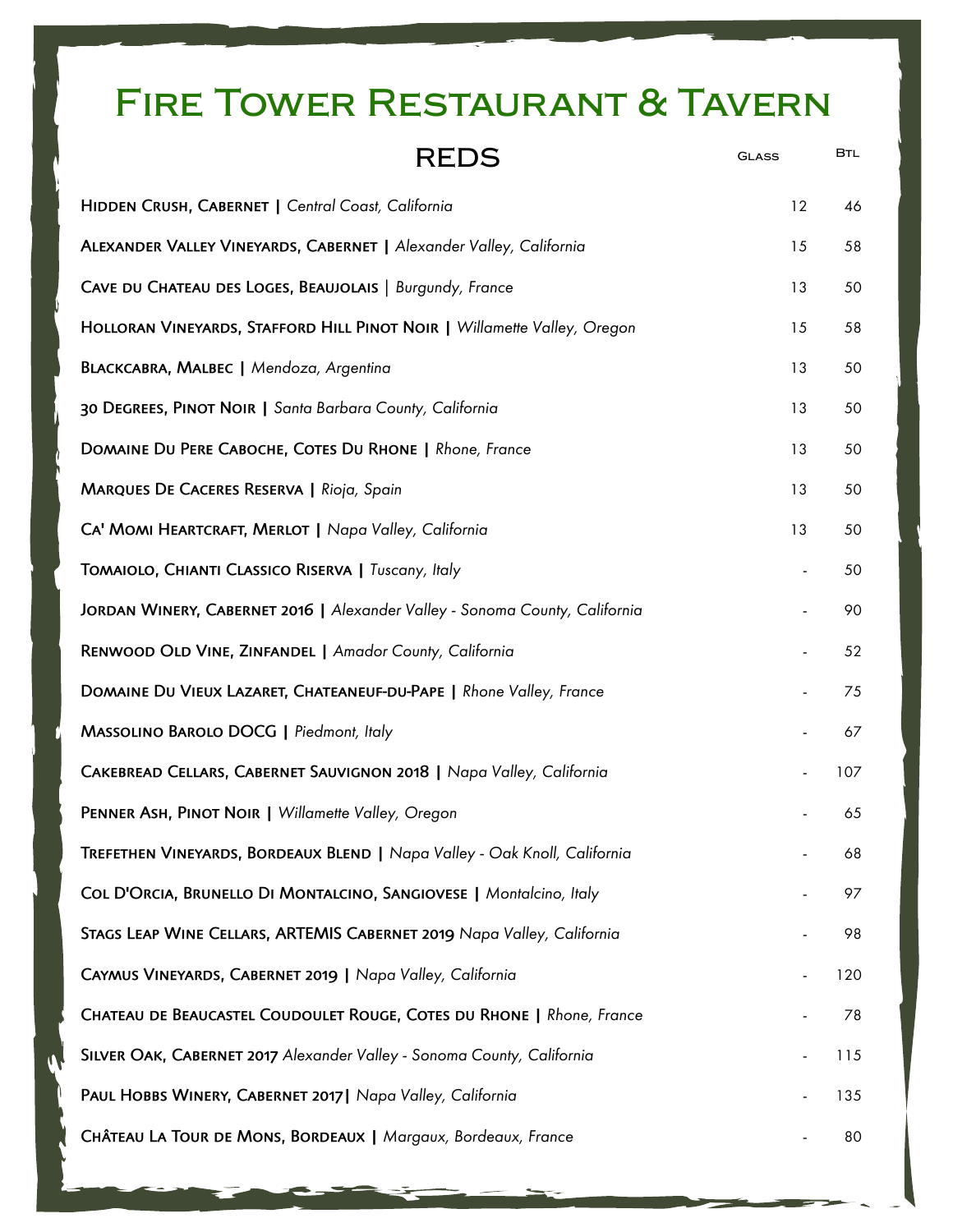## **GARDEN & SOUP**

Caesar Salad 14

*Romaine Hearts, Lemon Marinated Anchovies, Crispy Radish, Shaved Parmesan, Crouton, House-made Caesar*

SUMMER SALAD GF  $\phi$  13 *Baby Spinach, Strawberry, Candied Walnut, Bermuda Onion, Raspberry Balsamic Vinaigrette*

> SOUP OF THE DAY 10 *Fresh, Creative, Unique*

WATERMELON SALAD GF 15 *Watermelon, Blistered Shishito Peppers, Feta, Fresh Herbs, Ancho Chile Lime Dressing*

## **SMALL PLATES & FLATBREADS**

| <b>FIRE TOWER SHRIMP</b>                                                                           | 16 | <b>LOBSTER ROLL</b>                                                                         | 24 |
|----------------------------------------------------------------------------------------------------|----|---------------------------------------------------------------------------------------------|----|
| Tempura Style, Sriracha Aioli, Lo Mein Noodles                                                     |    | Our take on a "Summer Classic"                                                              |    |
| <b>AHI NACHOS</b>                                                                                  | 17 | GRILLED LAMB LOLLIPOPS GF                                                                   | 24 |
| Tuna Tartare, Crispy Wonton, Pickled Onion, Wasabi<br>Aioli, Hoisin Lime, Daikon Radish            |    | Mint Almond Gremolata, Raspberry Balsamic Glaze                                             |    |
|                                                                                                    |    | <b>EVERYTHING BAGEL BISCUITS</b>                                                            | 14 |
| <b>JERK WINGS</b>                                                                                  | 18 | House-Made Pimento Cheese & Pickled Jalapeños                                               |    |
| Jamaican Spice Rub, Mango Dipping Sauce                                                            |    |                                                                                             |    |
|                                                                                                    |    | <b>MARGHERITA AL PROSCIUTTO FLATBREAD</b>                                                   | 17 |
| <b>VIETNAMESE POTSTICKERS</b><br>Roasted Pork -or- Mixed Vegetable, Citrus Ponzu<br>Glaze          | 13 | Fresh Mozzarella, Garlic EVOO, Fresh Tomato and<br><b>Basil, Balsamic Reduction Drizzle</b> |    |
|                                                                                                    |    | <b>CUBANO FLATBREAD</b>                                                                     | 17 |
| <b>KOREAN BBQ BABY PORK SHANKS GF @</b><br>Ponzu Aioli Slaw, Toasted Chili Peanut<br>Contains nuts | 19 | Ham, Pickles, Swiss Cheese, Pulled Pork and Dijon<br><b>Mustard Sauce</b>                   |    |
| <b>EGGPLANT FRIES</b><br>Served with Curry Goat Cheese Dip                                         | 18 | "THE ORIGINAL" FLATBREAD<br>Marinara, Mozzerella Cheese<br>Add Pepperoni \$2                | 14 |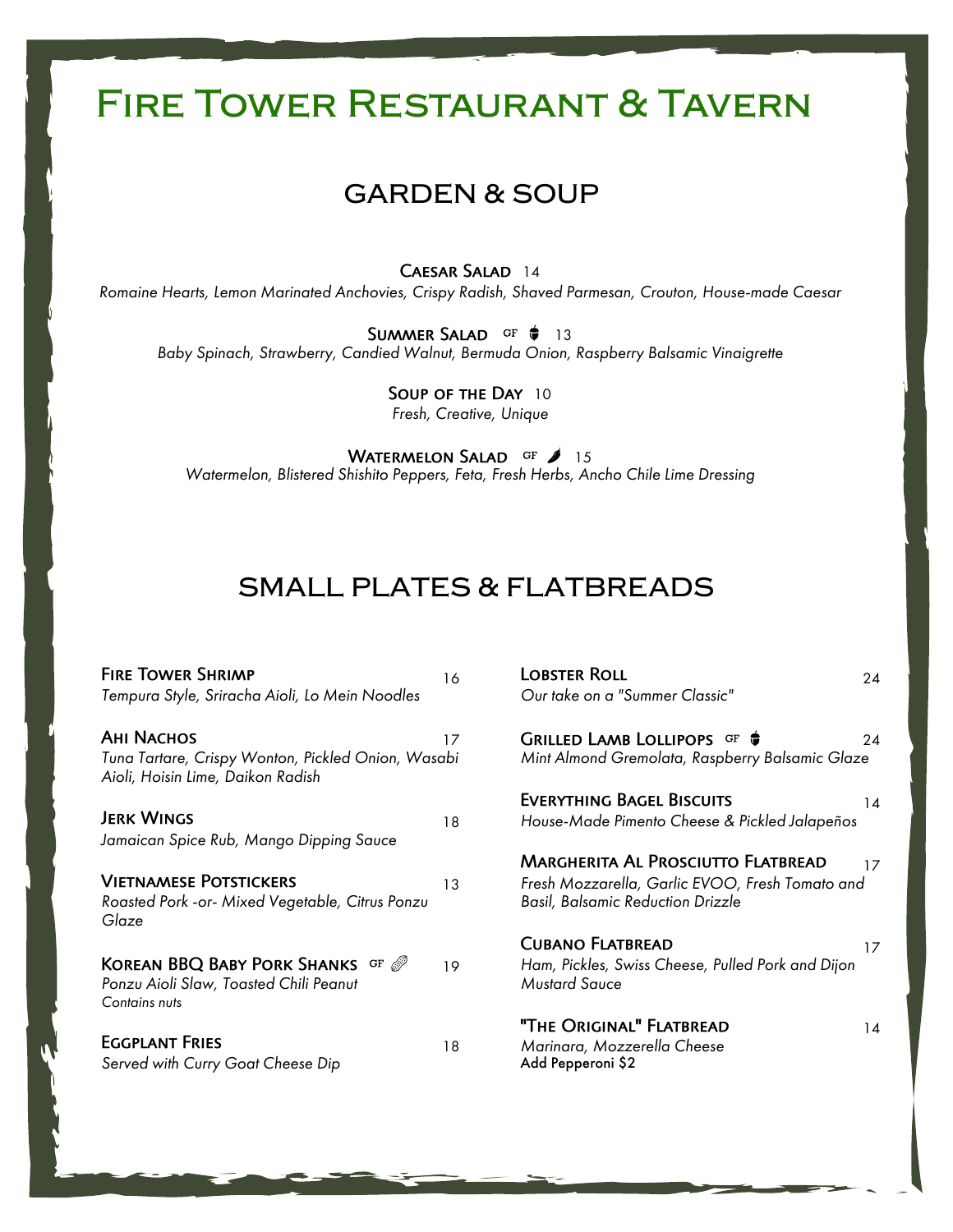## **LARGE PLATES**

HONEY GARLIC GLAZED STATLER CHICKEN BREAST GF 32 *Pan Seared with Jasmine Rice, Summer Vegetables and Pickled Ginger*

#### Cheddar Burger 19

*8 oz. Rib Cut High Choice Grade Vermont Cheddar, Brioche Bun, Lettuce, Tomato, Onion, Pickles* Bacon Jam + 1.50 Gluten Free Bun + 3

### 8oz NY Strip Steak Frites 30

*French Fries, Summer Vegetables, Roasted Garlic Demi-glace*

### Line Caught Swordfish 36

*Pan Seared with Stewed Spicy Tomatoes, Parmesan Arancini, Olive Tapenade and Summer Vegetables*

#### 12OZ CENTER CUT PORK CHOP GF 33

*White Bean and Pancetta Cassoulet, Summer Vegetables, Apple Cider Whiskey Reduction*

#### 12OZ GRILLED RIBEYE GF 40

*Served with Blistered Heirloom Tomatoes, Roasted Red Potatoes and Chimichurri*

### TORTFILINI PRIMAVERA VG 28

*Three Cheese Tortellini, EVOO, Chili Flakes, Parmesan, Summer Vegetables*

While we make every effort in our kitchen with sourcing, preparation, & handling procedures to avoid the introduction of allergens, please be advised that we have a small kitchen & do not have separate cooking areas or equipment. Alert your server of any food allergies."Please be aware that we use common fryer oil. Due to these circumstances, we are unable to guarantee that any menu item can be completely free of allergens." \*Consuming raw or undercooked meats, poultry, seafood, shellfish or eggs may increase your risk of foodborne illness